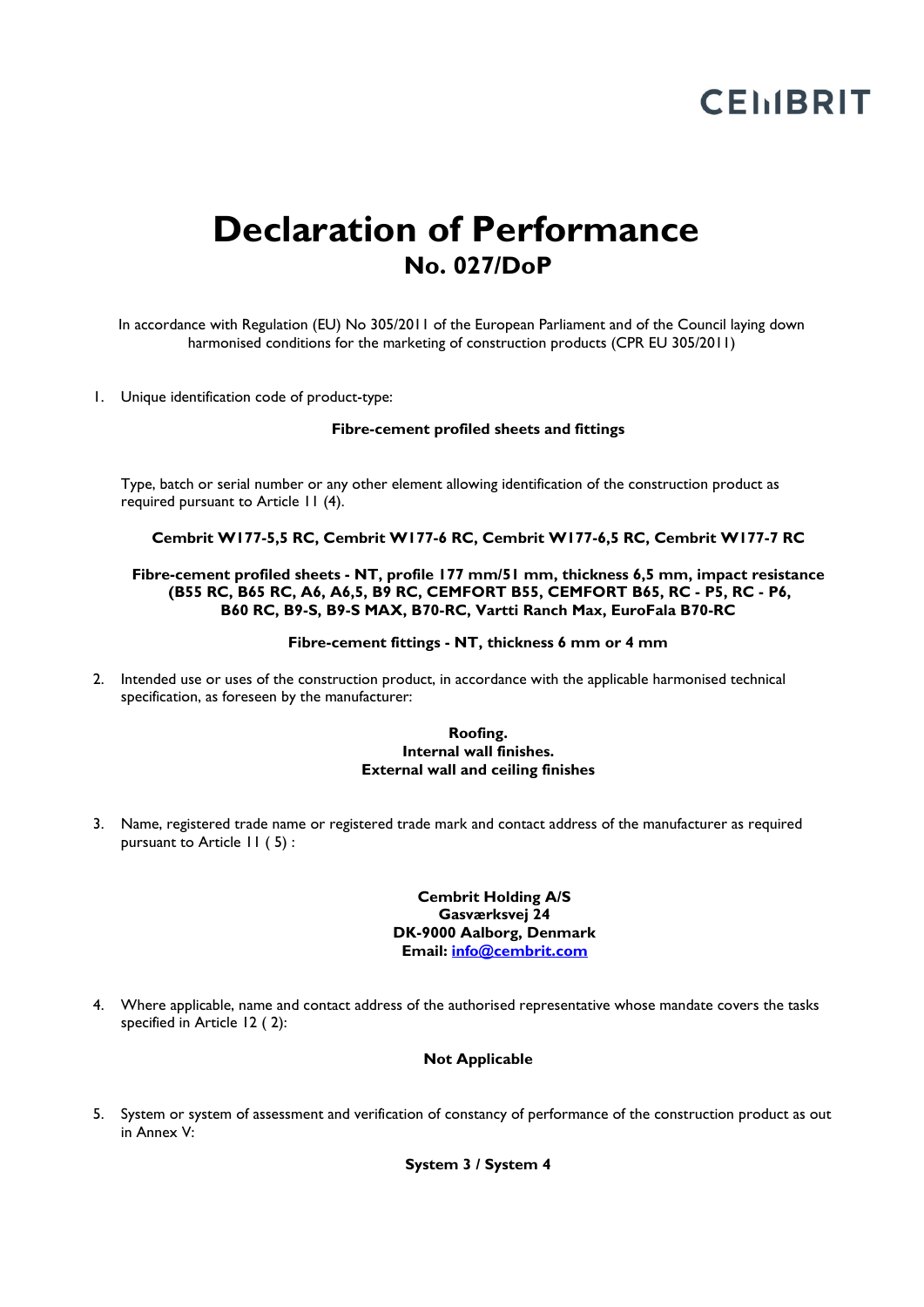

6a. Name and identification number of the notified body (in case of the declaration of performance concerning a construction product covered by a harmonised standard):

## **For sheets tested according to system 3:**

#### **Centralny Ośrodek Badawczo-Rozwojowy Przemysłu Izolacji Budowlanej Korfantego 193, 40-157 Katowice, Poland Notyfikowana jednostka Nr. 1486**

Performed the Initial Type Test under system 3 According to EN 494. Test reports No. 49/09/139/WC-1, 77/06/1/192/WC-2, 47/09/137/WC-1, 48/09/138/WC-1.

#### **Instytut Techniki Budowlanej – Zakład Badań Ogniowych Ksawerów 21, 02-656 Warszawa, Poland Notyfikowana jednostka Nr. 1488**

Performed reaction to fire testing and classification according EN 13501-1. Classification report No. 0771.1-10- Z00NP (English version of Classification report No NP-3639.1/09/KP), Classification report No 2721.3/03/10/Z00NP/U (EN version of Classification report. No 2721.1/03/10/Z00NP/U) for painted sheets (A2-s1, d0) and report No. 163/06.

## **For sheets tested according to system 4:**

## **Initial Type Test performed by manufacturer**

Performed the Initial Type Test under system 4 according to EN 494. Test report No. 24-11/ITT/20200915

# **MPA Bau Hannover Notified body No. 0764 Nienburger Straße 3, D-30167 Hannover, Germany**

Performed reaction to fire testing and classification according EN 13501-1. Test report No. 211529, dated June 7<sup>th</sup>, 2021

6b. Name and identification number of the Technical Assessment Body (in case of the declaration of performance concerning a construction product for which a European Technical Assessment has been issued):

# **Not applicable**

7. Declared performance:

| Fibre-cement fittings - NT, thickness 6 mm or 4 mm |                            |             |                                              |  |  |
|----------------------------------------------------|----------------------------|-------------|----------------------------------------------|--|--|
| <b>Essential characteristics</b>                   | <b>Performance</b>         |             | <b>Harmonised technical</b><br>specification |  |  |
| Type of fittings                                   | <b>NT</b>                  |             |                                              |  |  |
| Apparent density                                   | min. $1300 \text{ kg/m}^3$ |             |                                              |  |  |
| Reaction to fire                                   | unpainted fittings         | ΑI          |                                              |  |  |
|                                                    | painted fittings           | $A2-s1, d0$ | EN 494:2012+A1:2015                          |  |  |
| Dimensional variations                             | Pass                       |             | Fibre-cement profiled sheets                 |  |  |
| length                                             | $±10$ mm                   |             | and fittings - Product                       |  |  |
| width                                              | $±10$ mm                   |             | specification and test methods               |  |  |
| thickness                                          | $±1$ mm                    |             |                                              |  |  |
| Release of dangerous substance                     | No Performance Determined  |             |                                              |  |  |
| Durability against freeze - thaw                   | Pass                       |             |                                              |  |  |